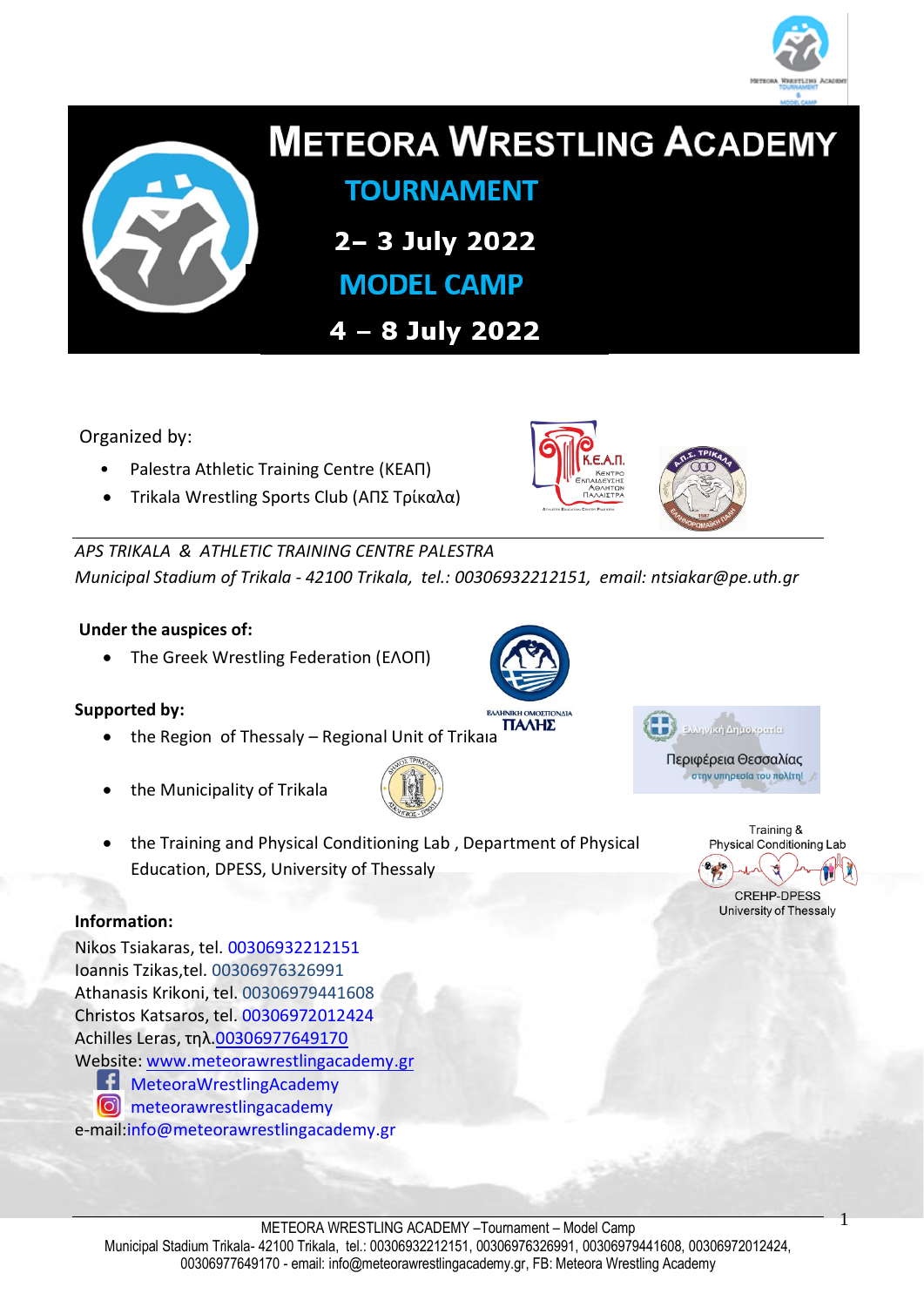

## **METEORA WRESTLING ACADEMY**

# **A. TOURNAMENT**

## **Proclamation of sports competition 4 th Tournament 2 – 3 July 2022**

**METEORA WRESTLING ACADEMY- the 4th International Wrestling Tournament** is held in the Municipal Indoor Gym of Trikala on 02 – 03 July 2022 participating athletes of Greek-Roman and freestyle wrestling, **U17** (2005- 2006), **U15** (2007-2008 - 2009), **U13**(2010-2011) και **U11** (2012-2013), also national wrestling teams and clubs from all over the world plus **VETERANS**, **K1**: 51- 55 &**K2**: 55 – 60. The aim of the tournament is to promote the sport through such activities that will bring young athletes closer to wrestling in order to achieve both their long-term occupation and their social inclusion.

## **SCHEDULE OF COMPETITION METEORA WRESTLING ACADEMY – 4 th International Wrestling Tournament 02 – 03 July 2022**

#### *Thursday, 30th June 2022 -* **GRECO-ROMAN wrestling matches**

**18:00 - 19:00** Draw and matching of Greco-Roman, Freestyle and Veteran masters

#### **Saturday, 2 nd July 2022 - GRECO-ROMAN wrestling matches**

- **10:00 – 11:00** Credentials of Greco-Roman wrestling
- **11:00 - 11:30** Medical tests; weighing the athletes of Greco-Roman wrestling
- **13:00 - 16:30** Preliminary rounds
- **16:30 - 17:30** Break
- **17:30 - 19:00** Semi-finals
- **19:00 – 19:15** Opening ceremony
- **19:15 - 20:00** Finals
- **20:15** Awarding ceremony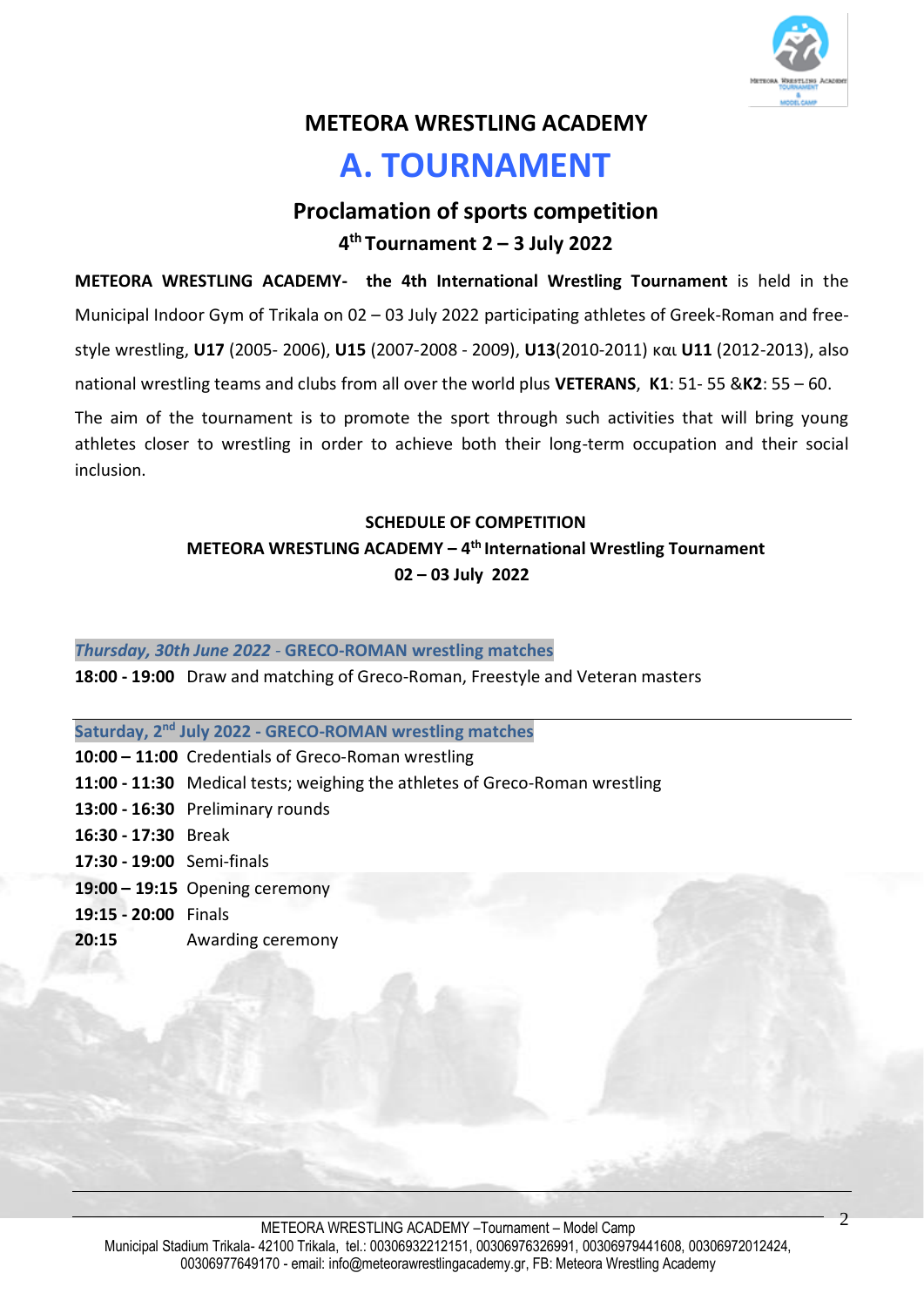

**Sunday, 3 rd July 2022 – Veteran masters and Freestyle wrestling matches**

- **8:00- 8:30** Medical tests; weighing the athletes of Veteran masters
- **9:30- 11:30** Preliminary rounds
- **11:30- 12:00** Semi -finals
- **12:00- 12:30** Finals
- **12:30- 13:00** Awarding ceremony
- **10:00- 11:00** Credentials of Freestyle wrestling athletes
- **11:00- 11:30** Medical tests; weighing the athletes of Freestyle wrestling

\_\_\_\_\_\_\_\_\_\_\_\_\_\_\_\_\_\_\_\_\_\_\_\_\_\_\_\_\_\_\_\_\_\_\_\_\_\_\_\_\_\_\_\_\_\_\_\_\_\_\_\_\_\_\_\_\_\_\_\_\_\_\_\_\_\_\_\_\_\_\_\_\_\_\_\_\_\_\_\_\_\_\_

- **13:00- 16:30** Preliminary rounds
- **16:30- 17:30** break
- **17:30- 19:00** Semi -finals
- **19:00- 20:00** Finals
- **20:00 – 21:00** Awarding ceremony

**End of tournament – Departure of groups.**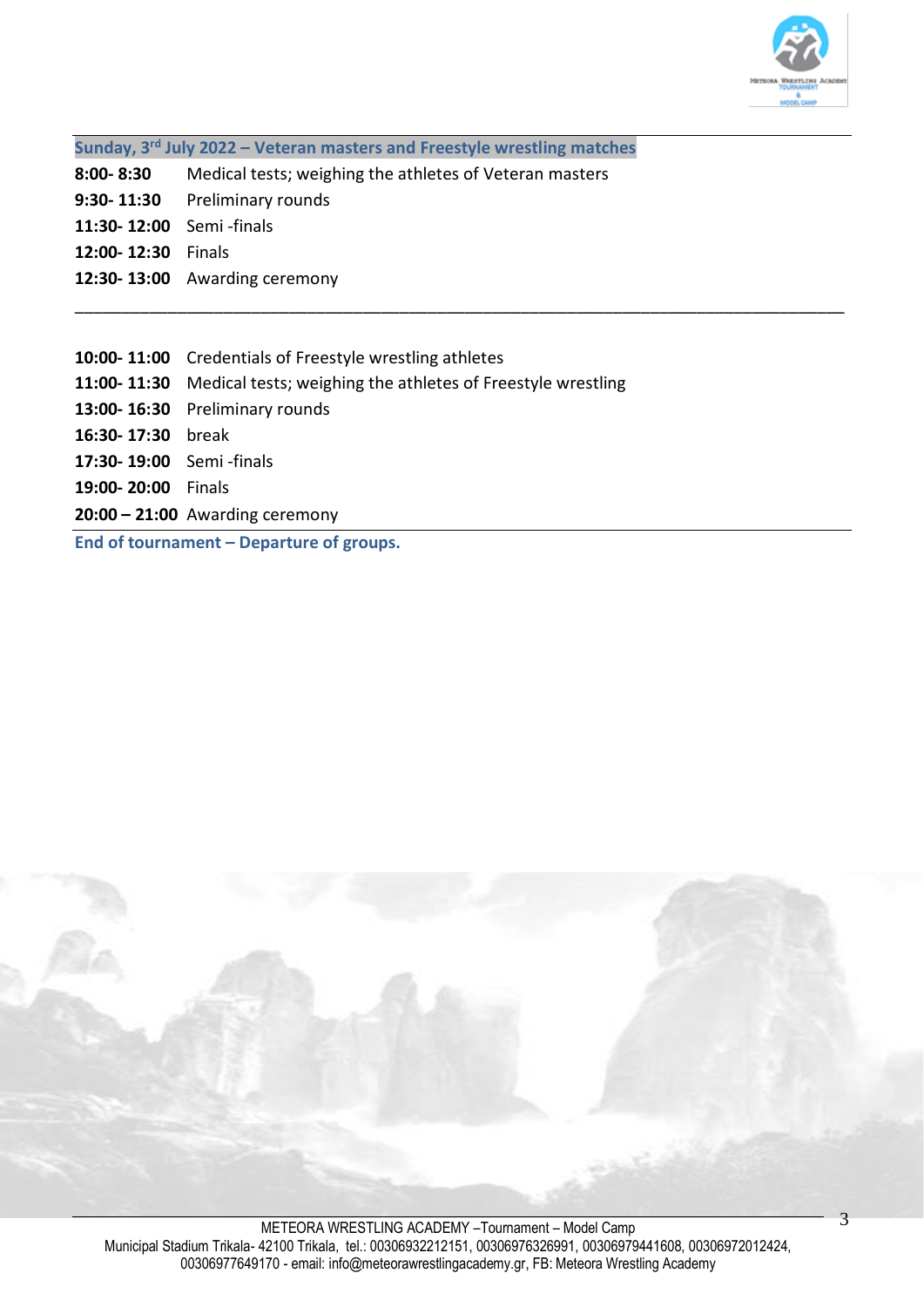

## **Regulations**

#### **Please, read carefully the terms and regulations of the tournament!!!!!**

- **1.** Any possible **weigh aberration** won't be acceptable!
- **2.** Wrestling **style, duration** of matches**, weight** classes **and age** categories of the athletes allowed to participate in the tournament:

#### *GRECO-ROMAN*

- **U17** (2005- 2006) 5560 6571 80 92 110 Duration of matches: 2 X 2 min
- **U15** (2007-2008 2009) 48 52 57 62 68 75 85Duration of matches 2 X 2 min
- **U13** (2010-2011) 43 48 54 60 67 75 85 Duration of matches: 2 X 1,5min
- **U11** (2012-2013) 3438 4348 546067 75 85 Duration of matches: 2 X 1 min
- **VETERANS** , **K1** (51- 55)&**K2** (55 60) 63 72 82 87 97 Duration of matches: 2 X 2 min

#### **FREESTYLE**

- **U17** (2005- 2006) 55 60 65 71 80 92 110 Duration of matches: 2 X 2 min
- **U15** (2007-2008 2009) 48 52 57 62 68 75 85 Duration of matches: 2 X 2 min
- **U13** (2010-2011) 43 48 54 60 67 75 85 Duration of matches : 2 X 1,5min
- **U11** (2012-2013) -34 38 43 48 54 60 67 75 85 Duration of matches: 2 X 1min

#### **FREESTYLE – GIRLS**

- **U17** (2005- 2006) 53 57 61 65 69 73 Duration of matches: 2 X 2 min
- **U15** (2007-2008 2009) 46 50 54 58 62 66 Duration of matches: 2 X 2 min
- **U13** (2010-2011) 4650 54 58 62 66 Duration of matches: 2 X 1,5min
- **3. Regulation system of matches:** The general Worldwide Federation UWW regulations will be applied.
- **4. Along with the medical tests and the weighing, every athlete should present:**
	- THE WRESTLING FEDERATION CARD
	- ID OR PASSPORT OR OTHER PERSONAL IDENTIFICATION DOCUMENT (E.G. BIRTH CERTIFICATE)
	- PARENTAL OR GUARDIAN CONSENT FORM (available to be downloaded from [www.meteorawrestlingacademy.gr,](http://www.meteorawrestlingacademy.gr/) and filled in and signed at their own risk)
	- ATHLETE HEALTH CARD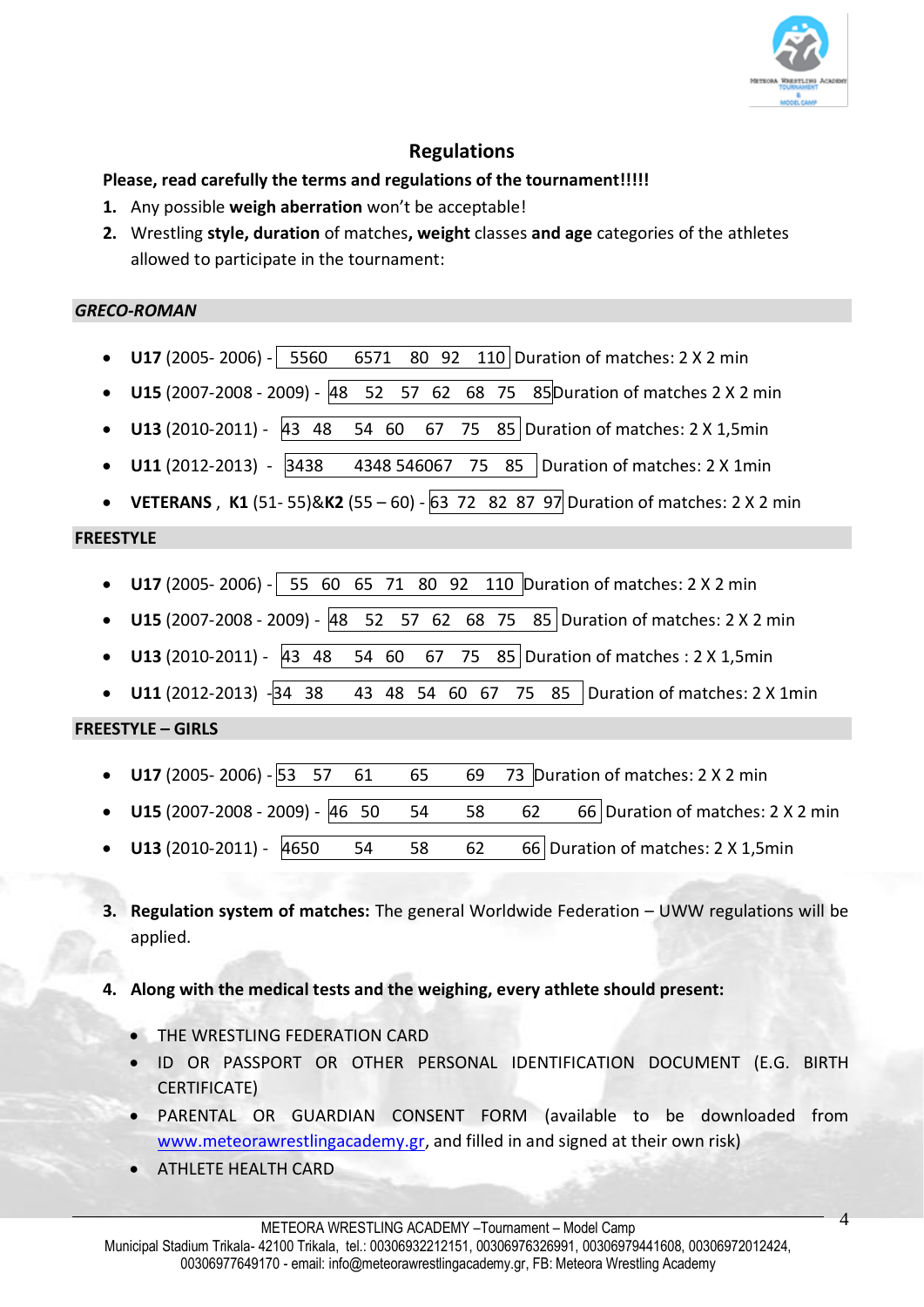

- **5. Prizes:** First, second and third place will be awarded with diploma and medal. Moreover, fifth to eighth place will be awarded with diplomas. Diplomas, medals and a cup will be awarded to the three first groups. Diplomas will be given to groups coming fourth to eighth.
- **6.** The total of **ranking** will be the sum of the points that each group will get in every weight class. The first gets 8 points while the eighth gets one point. There will be group ranking in Greco-Roman, Freestyle and Freestyle girls.
- **7. Accommodation** (optional) Participants will stay at selected hotels in the city of Trikala (breakfast included).
- **8. Food** (optional)

All delegates will have lunch and dinner at selected restaurants in the city of Trikala.

## **Booking only through the PARTICIPATION FORM. Please, proceed to early booking due to restricted availability. Priority will be given to early claiming.**

In case of special dietary preferences, it should be mentioned in application.

- **1. Participation forms - Entries**
	- Available only **online**: [www.meteorawrestlingacademy.com](http://www.meteorawrestlingacademy.com/)
	- **Deadline: 19th June 2022**
- **2.** Participation Fee in the Tournament

The participation fee in the tournament is **30 euros per athlete** as long as a deposit is made till **19th June 2022** in the following bank account: NATIONAL BANK OF GREECE **IBAN: GR84 0110 4770 0000 4770 0349 914** (Holder of the account: ΚΕΝΤΡΟ ΕΚΠΑΙΔΕΥΣΗΣ ΑΘΛΗΤΩΝ ΠΑΛΑΙΣΤΡΑ – PALESTRA ATHLETES TRAINING CENTRE) under the reasoning: METEORA TOURNAMENT along with the name of the athlete in case the deposit is made through their respective Clubs.

- Participation Fee of **40 euros per athlete if** the amount will be collected during the weighing procedure (2<sup>nd</sup> July 2022)
- **Accommodation and food total cost: 40 euros per athlete/day (optional)**
- **3. Under the framework of international represented refereeing, every foreign group with more than seven athletes is entitled to include a referee of their nationality in their delegation. Accommodation fee and food are fully covered by the organization holding the event.**
- **4. METEORA WRESTLING ACADEMY** bears no responsibility related to any kind of object loss or accident concerning the participating athletes. Coaches and escorts will be responsible for all under-aged athletes.

#### **5. LIABILITY INSURANCE**

Each participant, having filled the application, takes full responsibility for the case of loss of personal objects, any damage caused or any injuries that can happen during the camp and does not claim anything from the organizers or their partners.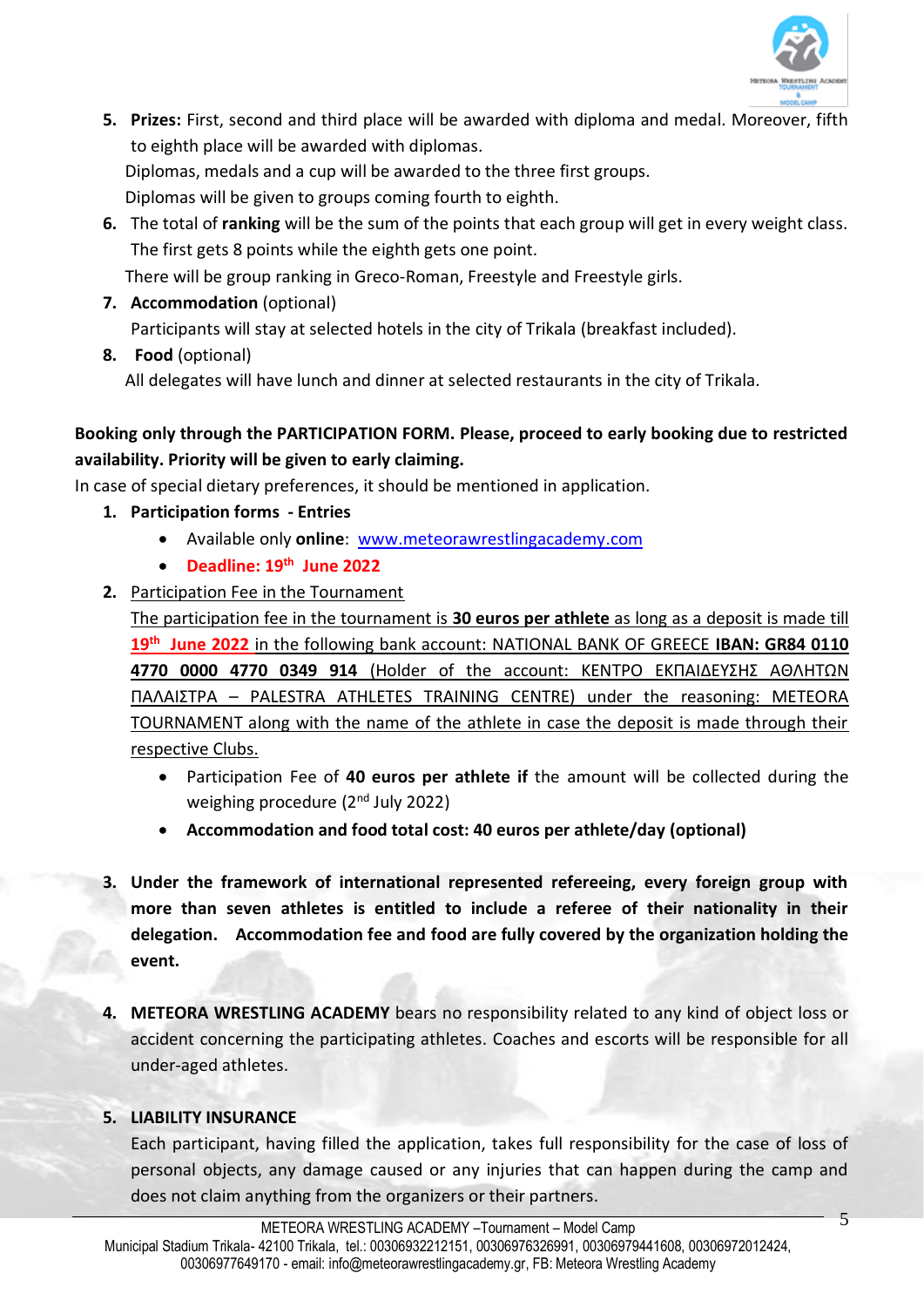

**6.** Each participant, having filled the application, also declares that allows that his child to be photographed during the event, as well as the publication of the photographs in which he/she appears, in the media and posting on the official websites of the organizers with republication on the social networks, without prejudice to any other personal data of the minor, information such as the name, address of the home, telephone (fixed or mobile), his / her interests, opinions, etc. in accordance with the Greek legislation (Law 2472/1997 and 3471/2006) and as defined by the Data Protection Authority.

**Attention – Important!!** The number of the participants will be restricted (250 **athletes** per style – excluding the organizing sport club) and order of priority will be given to early claiming. *Places are limited and will be allocated on a first come first served basis.*

#### **Important dates**

**Sunday 19th June 2022**: Deadline for the submission of the participation forms **Thursday 30th June 2022:** Draw and matching of Greco-Roman, Freestyle and Veteran masters **Saturday 2<sup>nd</sup> July 2022:** Credentials –weighing the athletes of Greco-Roman wrestling **Saturday 2<sup>nd</sup> July 2022**: Opening ceremony of METEORA WRESTLING ACADEMY – 4<sup>th</sup> Greco-Roman **Wrestling Tournament Sunday 3 rd July 2022:** Credentials; weighing the **Veterans** and the athletes of **Freestyle wrestling**

**Venue of tournament:** Trikala – Greece - Municipal Indoor Stadium of Trikala (Katsimideio).

**Sunday 3 rd July 2022**: **– 4 th Freestyle Wrestling Tournament**

*Submitting this participation form, the athlete declares through the person accompanying them that they accept and comply with the terms of the notice of invitation.* 



On behalf of the organizing committee of **METEORA WRESTLING ACADEMY 6<sup>th</sup> Tournament** Nikos Tsiakaras – Ioannis Tzikas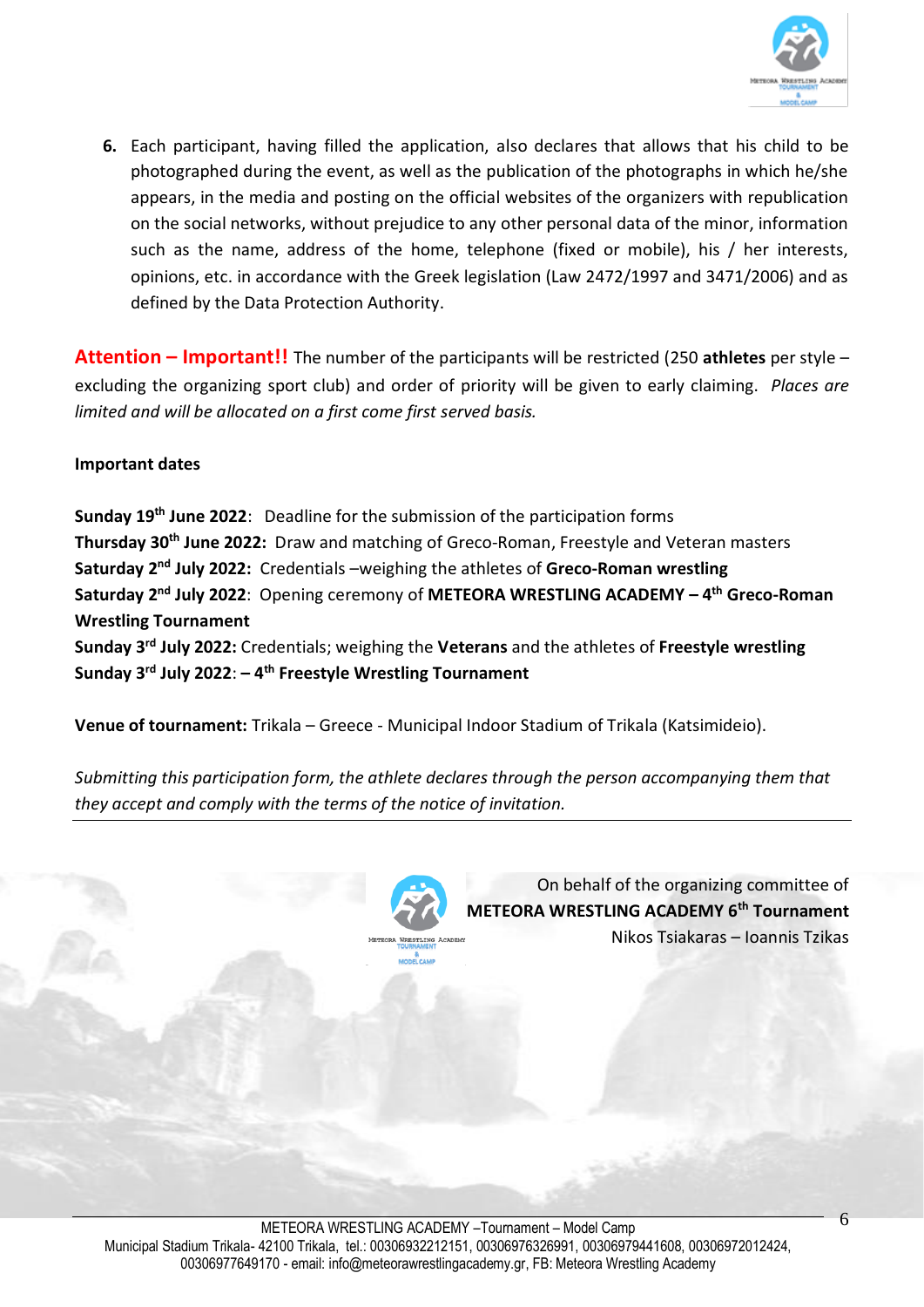

## **METEORA WRESTLING ACADEMY**

# **B. INTERNATIONAL MODEL CAMP**

## NOTICE OF INVITATION **4 th International Model Camp 04 – 08 July 2022**

**METEORA WRESTLING ACADEMY 4 th International Model Camp 2022 is held in the Municipal Indoor Gym of Trikala on 04 – 08 July 2022.**

The aim of the camp is to train the participating athletes of Greco-Roman and Free-style Wrestling, aged 9 – 17 years old (i.e. born in 2005 – 2013) and the simultaneous education of the athletes on cultural and health issues.

#### **PROGRAM**

#### **1. GENERAL DAILY SCHEDULE**

- Breakfast in the hotel
- Morning training
- Lunch
- Relaxation time
- Afternoon training
- Dinner
- Relaxation

**Note**: Detailed schedule with the exact times and dates will be sent individually after the end of application forms and its finalization.

#### **2. EXTRA EVENTS**

 **Touring** in the Municipal of Meteora (city of Kalampaka, Meteora Monasteries) and in the Municipal of Trikala (city of Trikala, Citadel – Fortress, Asclepion of ancient Trikki, Tsitani Museum – the old prison, Varoussi - the old town).

- **Outdoors training** in a natural environment (Meteora)
- **Fairwell music night**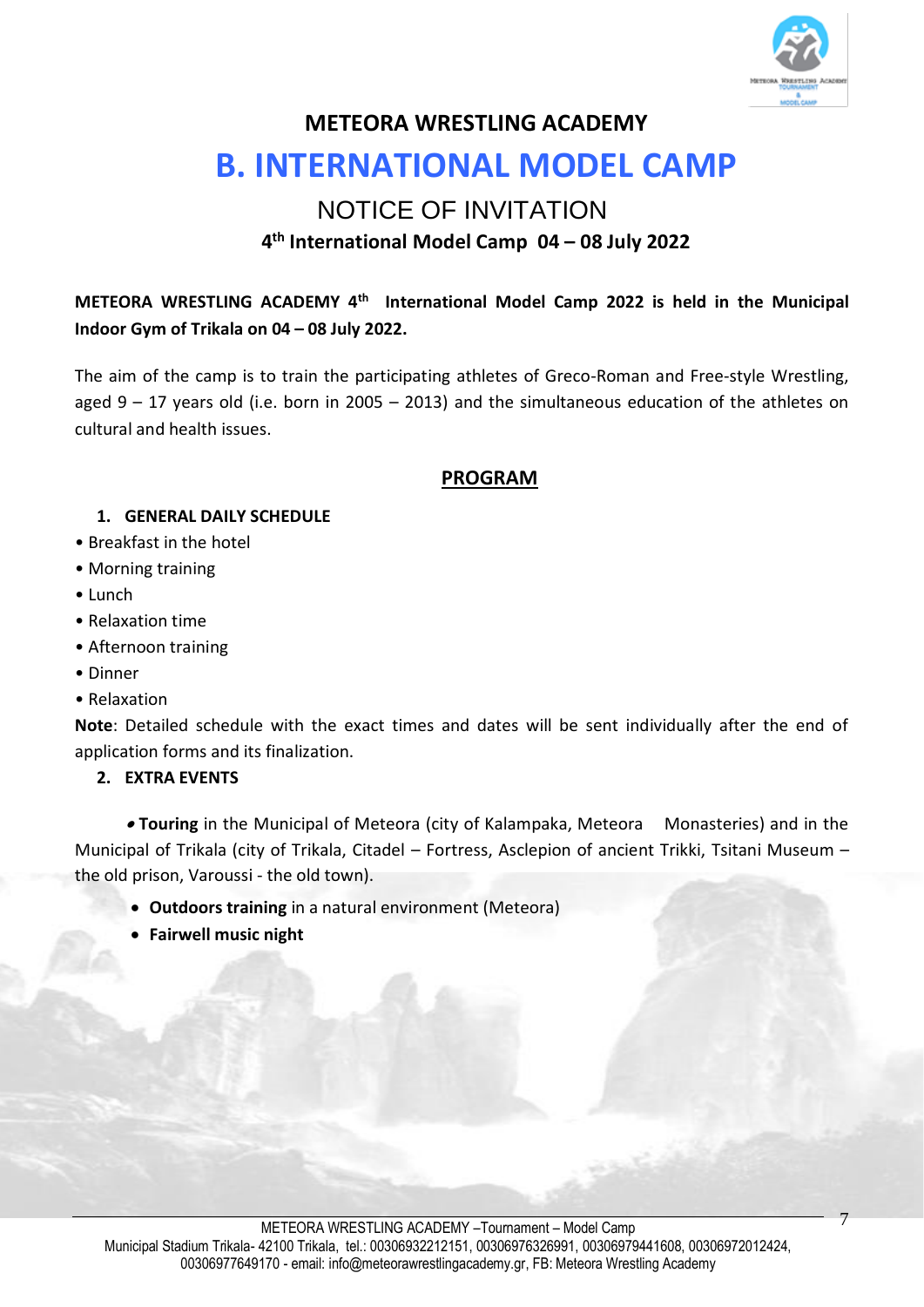

#### **3.TRAINING SCHEDULE (M= morning training, Α= afternoon training)**

| <b>MONDAY</b>    | $1n$ training group M: technical and tactics -        | $2^n$ training group A: technical and tactics |
|------------------|-------------------------------------------------------|-----------------------------------------------|
| 4/7/2022         | upright position                                      | - low position                                |
| <b>TUESDAY</b>   | $3^n$ training group M: interval method - special     | $4^n$ training group A: technical and tactics |
| 5/7/2022         | physical preparation                                  | - upright and low position                    |
| <b>WEDNESDAY</b> | $5n$ training group M: technical and tactics -        | $6n$ training group A: technical and tactics  |
| 6/7/2022         | upright position                                      | - upright and low position                    |
| <b>THURSDAY</b>  | $7n$ training group M: technical and tactics -        | $8n$ training group A: interval method -      |
| 7/7/2022         | upright and low position                              | special physical preparation                  |
| <b>FRIDAY</b>    | 9 <sup>n</sup> Physical conditioning and Wrestling on | <b>Departure</b>                              |
| 8/7/2022         | Meteora rocks                                         |                                               |

#### **4. TRAINING**

Daily training program held with the best coaches – trainers from all over the world in the indoor municipal gym of Trikala. The trainings include general improvement of the athletes' technique and tactics, their physical condition, their sports racing attitude and so on. Group formation of athletes according to wrestling style, ages etc.

#### **5. CATEGORIES – AGES**

The participants' categories according to their age are the following:

- **U17** (2005- 2006) Greco-Roman and freestyle wrestling (boys and girls)
- **U15** (2007-2008 2009) Greco-Roman and freestyle wrestling (boys and girls)
- **U13** (2010-2011) Greco-Roman and freestyle wrestling (boys and girls)
- **U11** (2012-2013) Greco-Roman and freestyle wrestling (boys and girls)

Notice: the age category is defined according to the date of birth mentioned on official document provided: ID card, birth certificate, passport or athletic property bulletin number.

## **6. SCIENTIFIC EVALUATION AND GUIDANCE AIMING AT IMPROVING THE ATHLETES' PERFORMANCE**

During «**METEORA WRESTLING ACADEMY – International Model Camp 2022**», experienced scientists from the Laboratory of Training of the Centre of Research and Evaluation of Human Performance (Department of Physical education and Sport Science, University of Thessaly) with scientific expertise Dr. Vasilis Gerodimos, professor of Training & Physical Conditioning in the Department of Physical Education and Sport Science at the University of Thessaly, Greece, will realize ergometric evaluation in all participants.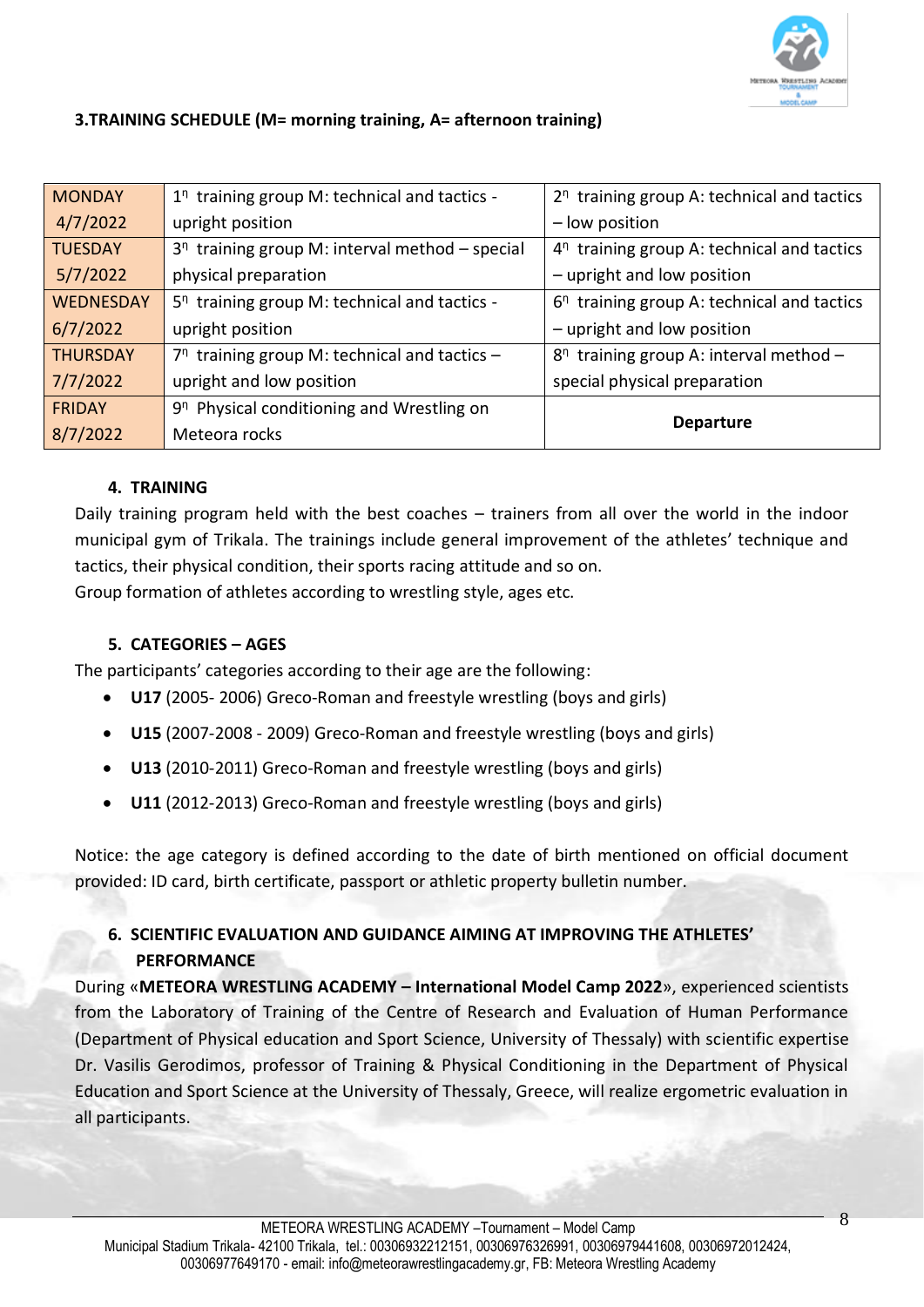

### **7. PRACTICAL APPLICATION OF THE INTERNATIONAL WRESTLING RULES**

Along with the event, sessions by acclaimed and world-renowned referees for wrestling competitions will be held practically applying the international wrestling rules. The athletes will have the chance to apply these techniques under the guidance of experienced referees.

### **8. Accommodation** (optional)

The participants will be accommodated in selected Hotels in the city of Trikala (breakfast included).

**9. Food** (optional)

All delegates will have lunch and dinner in selected restaurants in Trikala.

### **10. ACCOMMODATION – FOOD**

**Booking through APPLICATIONS OF PARTICIPATION in the CAMP. Please, proceed to early booking due to restricted availability. Rooms will be booked according to dates of application**.

If there is any special dietary preference, it should be mentioned in the application.

## **11. TRANSPORTATION**

Commuting from the hotel to the training field and back, plus touring, will be done with the buses of the camp (cost included in the participation fee)

## **12. SPECIAL TERMS**

- **Entitled to participate** are the athletes that own an athletic property bulletin and are members of an accredited sports club.
- **Outfit:** the athletes' outfit during training is the usual uniform (tracksuit, wrestling shoes and

suit, towel etc) and in all cases, hygiene rules should be followed.

#### **13. APPLICATION FORMS**

- Only **electronically** in : [www.meteorawrestlingacademy.com](http://www.meteorawrestlingacademy.com/)
- **Deadline** for application forms: 19<sup>th</sup> June 2022

## **14. DOCUMENTS ATTACHED**

Along with the application, the following documents should be attached and sent to METEORA

WRESTLING ACADEMY -International Model Camp 2022: [info@meteorawrestlingacademy.gr](mailto:info@meteorawrestlingacademy.gr)

- **a) ATHLETIC PROPERTY BULLETIN** of the participant and their ID or passport or any other official document with their personal identification information (e.g. birth certificate).
- **b) PARENTAL (OR GUARDIAN) CONSENT FORM -** The relevant document is available to be downloaded in [www.meteorawrestlingacademy.gr](http://www.meteorawrestlingacademy.gr/) . The document must be filled and signed by the athletes' parent or guardian and attached to the application.

## **c) RECEIPT** OF PARTCIPATION FEE **DEPOSIT**

## **15. INSURANCE COVER FOR ATHLETES**

Every participant in METEORA WRESTLING ACADEMY Model camp 2022 will be insured in case of accident or injury in an insurance company.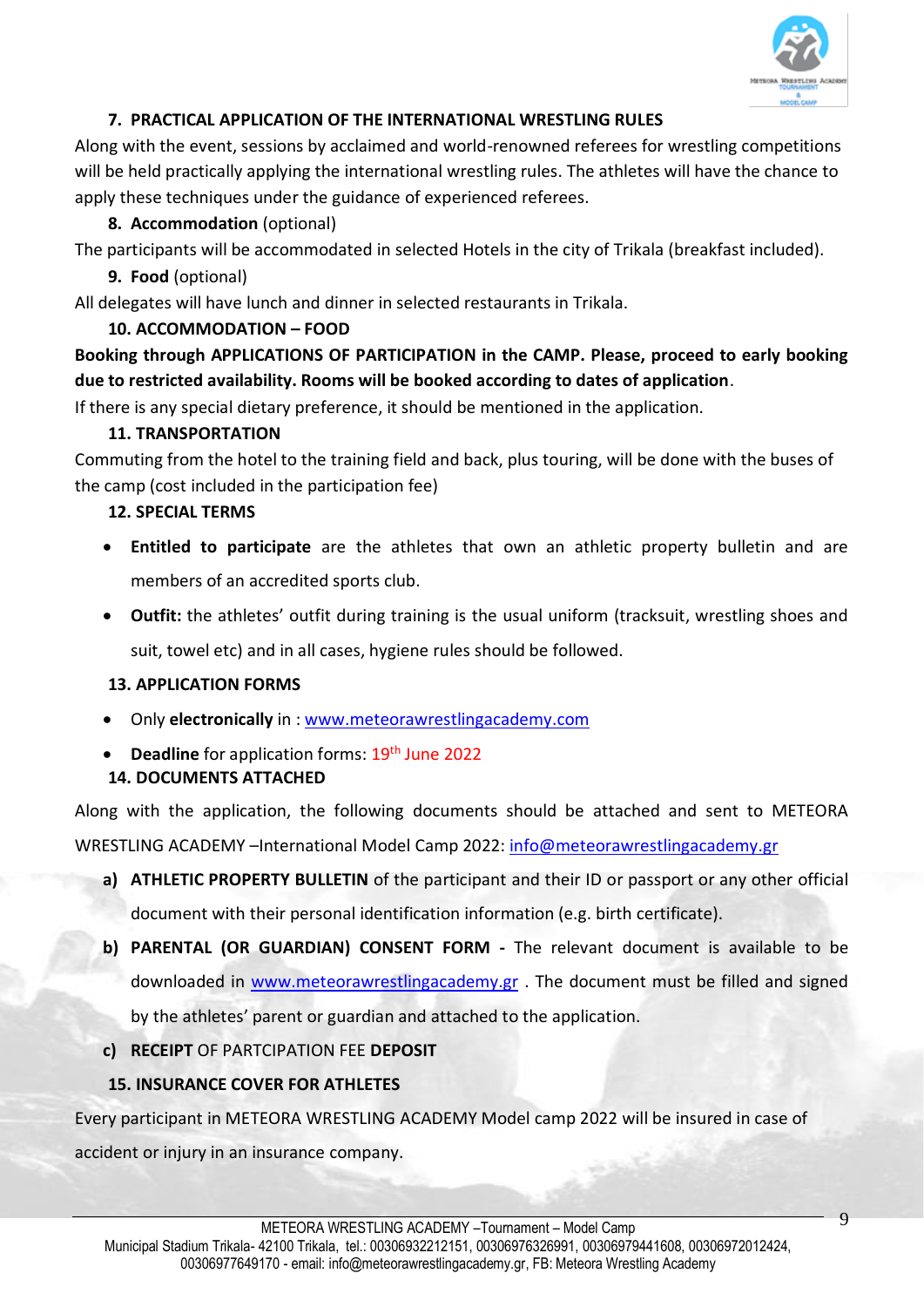

#### **16. INJURY – LIABILITY INSURANCE**

Each participant, having filled the application, takes full responsibility for the case of loss of personal objects, any damage caused or any injuries that may happen during the camp and does not claim anything from the organizers or their partners.

**17.** Each participant, having filled the application, also declares that allows that his child to be photographed during the event, as well as the publication of the photographs in which he/she appears, in the media and posting on the official websites of the organizers with republication on the social networks, without prejudice to any other personal data of the minor, information such as the name, address of the home, telephone (fixed or mobile), his / her interests, opinions, etc. in accordance with the Greek legislation (Law 2472/1997 and 3471/2006) and as defined by the Data Protection Authority.

#### **18. CHANGE OF THE PARTICIPATION TERMS**

The organizing committee preserves every right to unconditionally change the terms and presuppositions of the event to the benefit of it as long as the organizers beforehand inform every participant. The right to have the event postponed or cancelled is also valid under the condition that all participation fees will be fully refunded. No refunds are liable in any other case.

#### **19. PARTICIPATION FEE** IN METEORA WRESTLING ACADEMY – International Model Camp 2022

#### **a. TOTAL PARTICIPATION FEE FOR THE CAMP: 200 € /person** (5 nights -**all inclusive).**

b. There is the possibility of participating only in the training sessions **without any extra services** 

#### **and facilities offered (accommodation/food)** under the cost of **60 euros per person**.

The applicants should make a deposit till **19st June 2022** in the following account: National bank of Greece IBAN: **GR 84 0110 4770 0000 4770 0349 914**. Holder of the account : ΚΕΝΤΡΟ ΕΚΠΑΙΔΕΥΣΗΣ ΑΘΛΗΤΩΝ ΠΑΛΑΙΣΤΡΑ (PALESTRA ATHLETES TRAINING CENTRE). Reasoning of deposit: METEORA MODEL CAMP and the name of the athlete if the deposit is overall done under the name of the sports club.

#### **20.** The **participation fee also includes:**

- Participation in training sessions
- Ergometric test and evaluation
- One session on First Aid ΚΑΡΠΑ (cardiopulmonary resuscitation)
- Transportation guidance according to the schedule
- Training in a natural environment (METEORA)
- Souvenirs of METEORA WRESTLING ACADEMY Model camp 2022